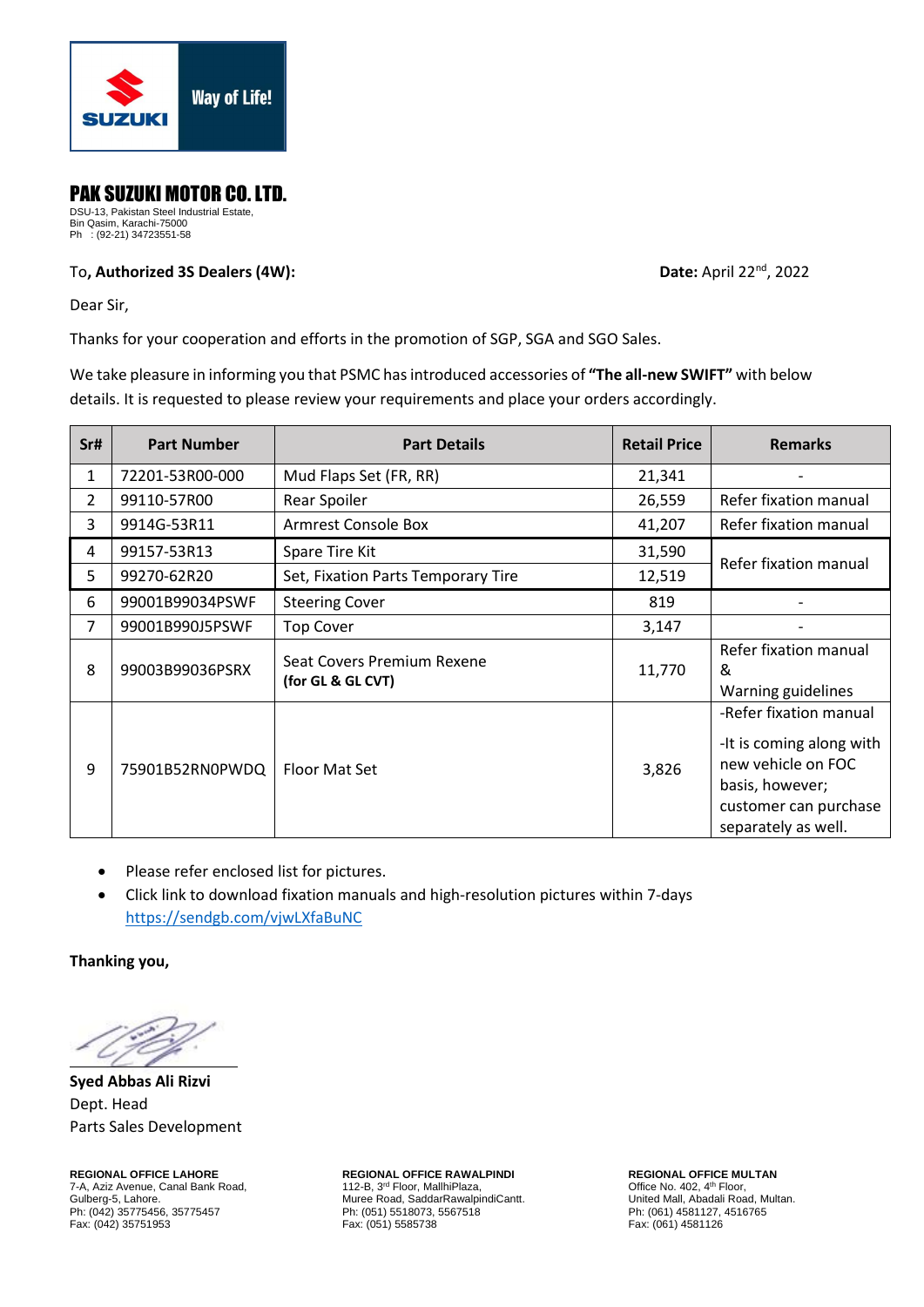| <b>List of New Swift Accessories</b>               |                 |                                                |                     |                            |  |  |  |  |
|----------------------------------------------------|-----------------|------------------------------------------------|---------------------|----------------------------|--|--|--|--|
| Sr#                                                | PART NO.        | <b>PART DETAILS</b>                            | <b>Retail Price</b> | <b>Accessories Picture</b> |  |  |  |  |
| Mud Flaps Set (FR& RR)                             |                 |                                                |                     |                            |  |  |  |  |
| $\mathbf 1$                                        | 72201-53R00-000 | Mud Flaps Set (FR& RR)                         | 21,341/             |                            |  |  |  |  |
| <b>Rear Spoiler</b>                                |                 |                                                |                     |                            |  |  |  |  |
| $\overline{2}$                                     | 99110-57R00     | Rear Spoiler                                   | 26,559/-            |                            |  |  |  |  |
| <b>Armrest Console Box</b>                         |                 |                                                |                     |                            |  |  |  |  |
| 3                                                  | 9914G-53R11     | Armrest Console Box                            | $41,207/-$          |                            |  |  |  |  |
| Spare Tire Kit & Set, Fixation PartsTemporary Tire |                 |                                                |                     |                            |  |  |  |  |
| 4                                                  | 99270-62R20     | Spare Tire Kit                                 | 31,590/-            |                            |  |  |  |  |
| 5                                                  | 99157-53R13     | Set Fixation Parts Temporary Tire              | 12,519/-            |                            |  |  |  |  |
| <b>Steering Cover</b>                              |                 |                                                |                     |                            |  |  |  |  |
| 6                                                  | 99001B99034PSWF | <b>Steering Cover</b>                          | $819/-$             |                            |  |  |  |  |
| <b>Top Cover</b>                                   |                 |                                                |                     |                            |  |  |  |  |
| $\overline{7}$                                     | 99001B990J5PSWF | <b>Top Cover</b>                               | $3,147/-$           |                            |  |  |  |  |
| Seat Cover Premium Rexene (for GL & GL CVT)        |                 |                                                |                     |                            |  |  |  |  |
| 8                                                  | 99003B99036PSRX | Seat Cover Premium Rexene<br>(for GL & GL CVT) | $11,770/-$          |                            |  |  |  |  |
| <b>Floor Mat Set</b>                               |                 |                                                |                     |                            |  |  |  |  |
| 9                                                  | 75901B52RN0PWDQ | Floor Mat Set                                  | 3,826               |                            |  |  |  |  |